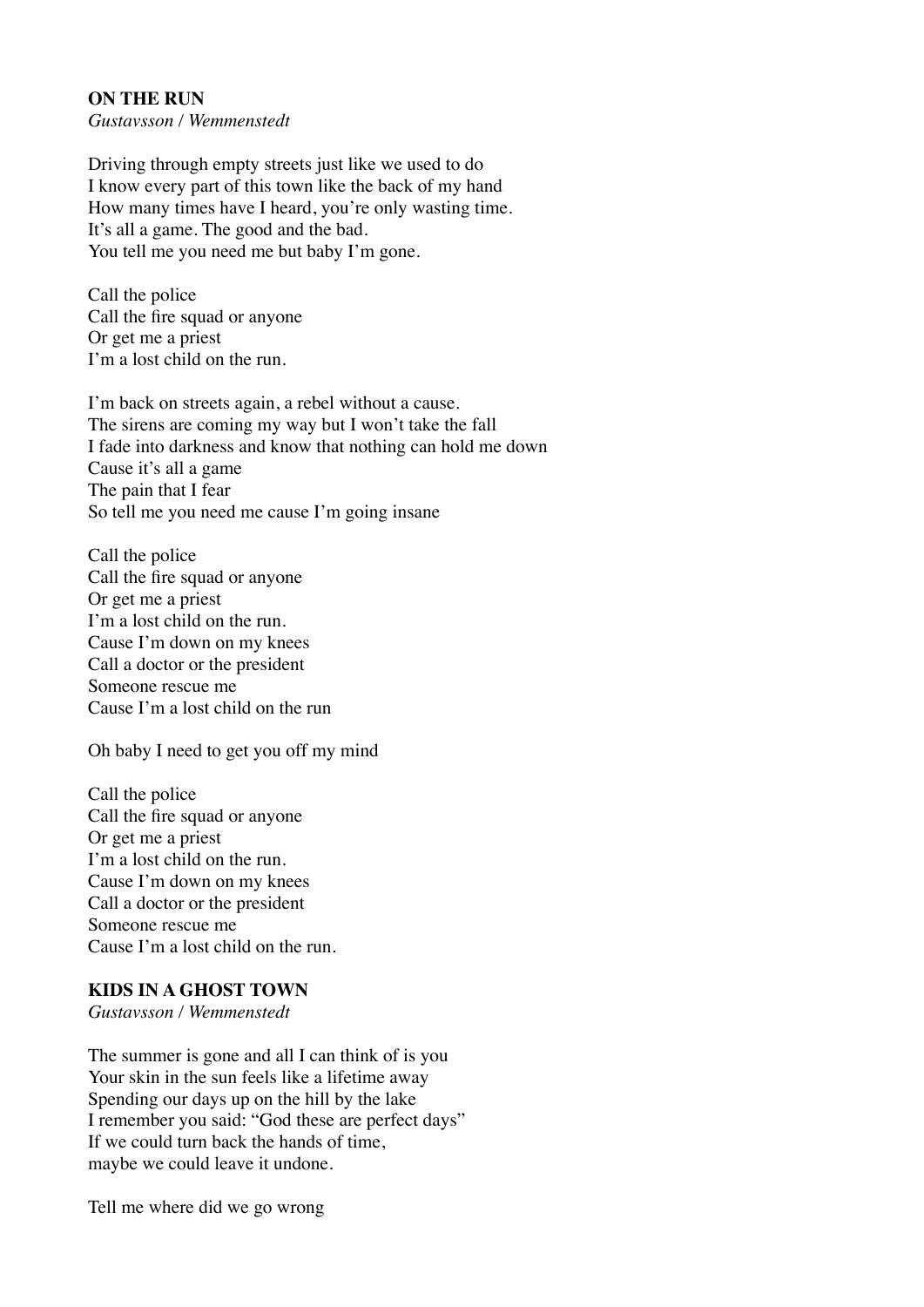Tell me where we lost our way The clouds were rolling by We were kids in a ghost town And time was all we really had The summer never seem to end The rain kept falling down We were kids in a ghost town

It's in the air, the feeling is out of reach I walk by your house knowing you're long long gone It's hard to believe that whatever felt so right Was lost in a blink of an eye by the end of July. If we gave it another chance maybe we could find love again.

Tell me where did we go wrong Tell me where we lost our way The world was closing in We were kids in a ghost town And time was all we really had The summer never seem to end The rain kept falling down We were kids in a ghost town

Can we turn the hands of time at the speed of light And be unbreakable once again, can we just pretend that we're back where we started

Tell me wher did we go wrong Tell me where we lost our way The world was closing in We were kids in a ghost town And time was all we really had The summer never seem to end The rain kept falling down We were kids in a ghost town

# **STONE COLD EYES**

*Gustavsson / Wemmenstedt / Carlsson / Hall*

She might appear like The girl next door So sweet so clever Her subtle charm Will fool you in the light of day But after midnight She gets dolled up In lace and leather And she'll do harm To any man who comes her way She's hiding all her secrets well You almost could not tell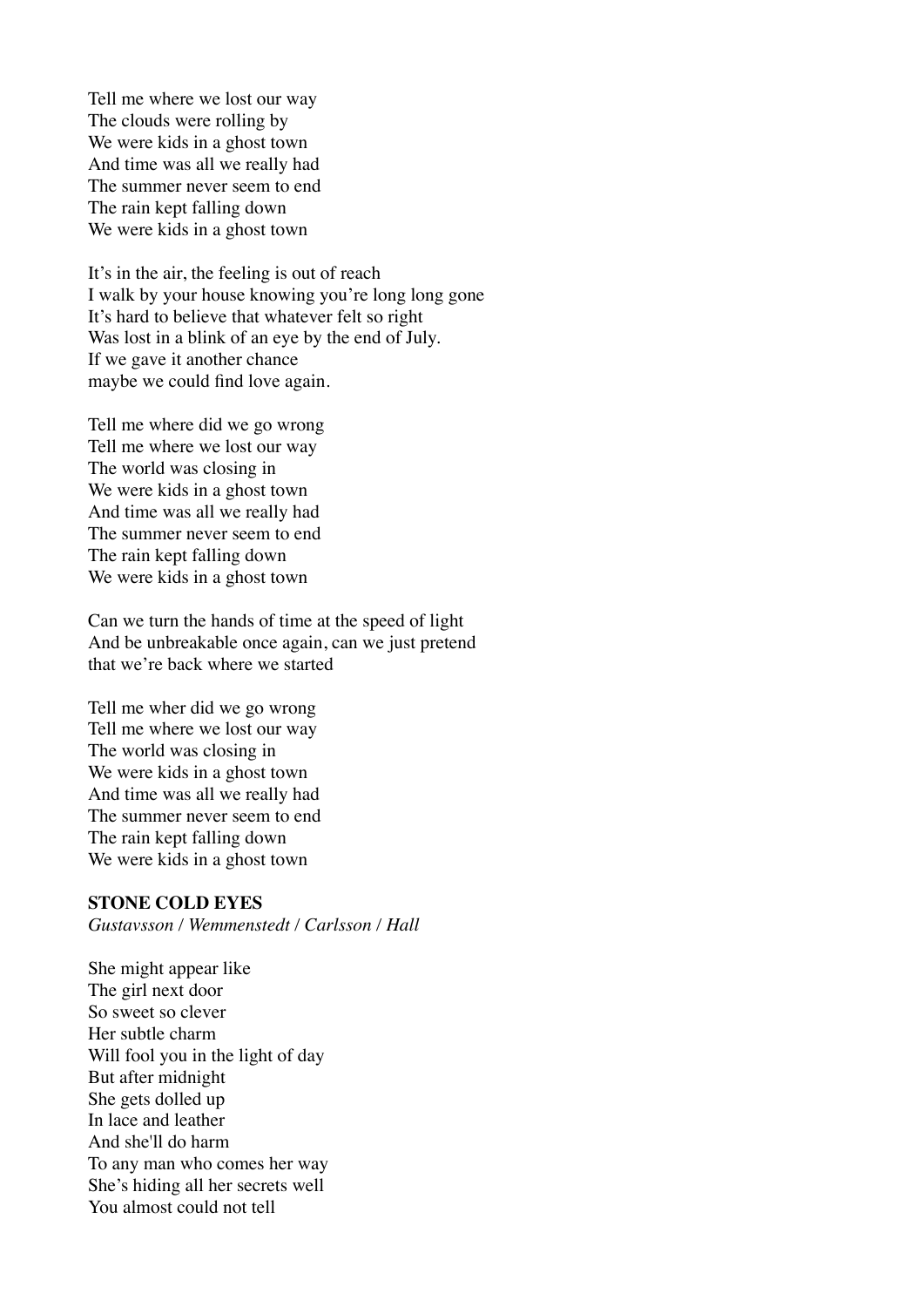She's a killer on the loose She will pick and chose The next heart in line She will hunt you just for fun Get you on the run What she can't disguise Is her stone cold eyes Stone cold eyes

She weels you in with A perfect smile A face of an angel And for a minute You think she must be heaven sent She might just show up anywhere So any man beware

She's a killer on the loose She will pick and chose The next heart in line She will hunt you just for fun Get you on the run What she can't disguise Is her stone cold eyes Stone cold eyes

# **PERFECT 10 (EYES LIKE DEMI MOORE)**

*Gustavsson / Wemmenstedt / Carlsson*

She's got eyes like Demi Moore And a body like Sharon Stone I can't believe she's dancing on her own She's a perfect 10

Eyes right from across the room Stared into my soul like a lazer. I knew that I was forever changed that within tomorrow's dreams I'm gonna chase her. Yeah that girl she cast a spell on me.

### Ohhh

She's got eyes like Demi Moore And on a scale she keeps the highest score She's unreachable to any man cause she's a perfect 10 It's like that girl won't ever let me be Locked me inside a teenage fantasy I should have stole her kiss but then again She's a perfect 10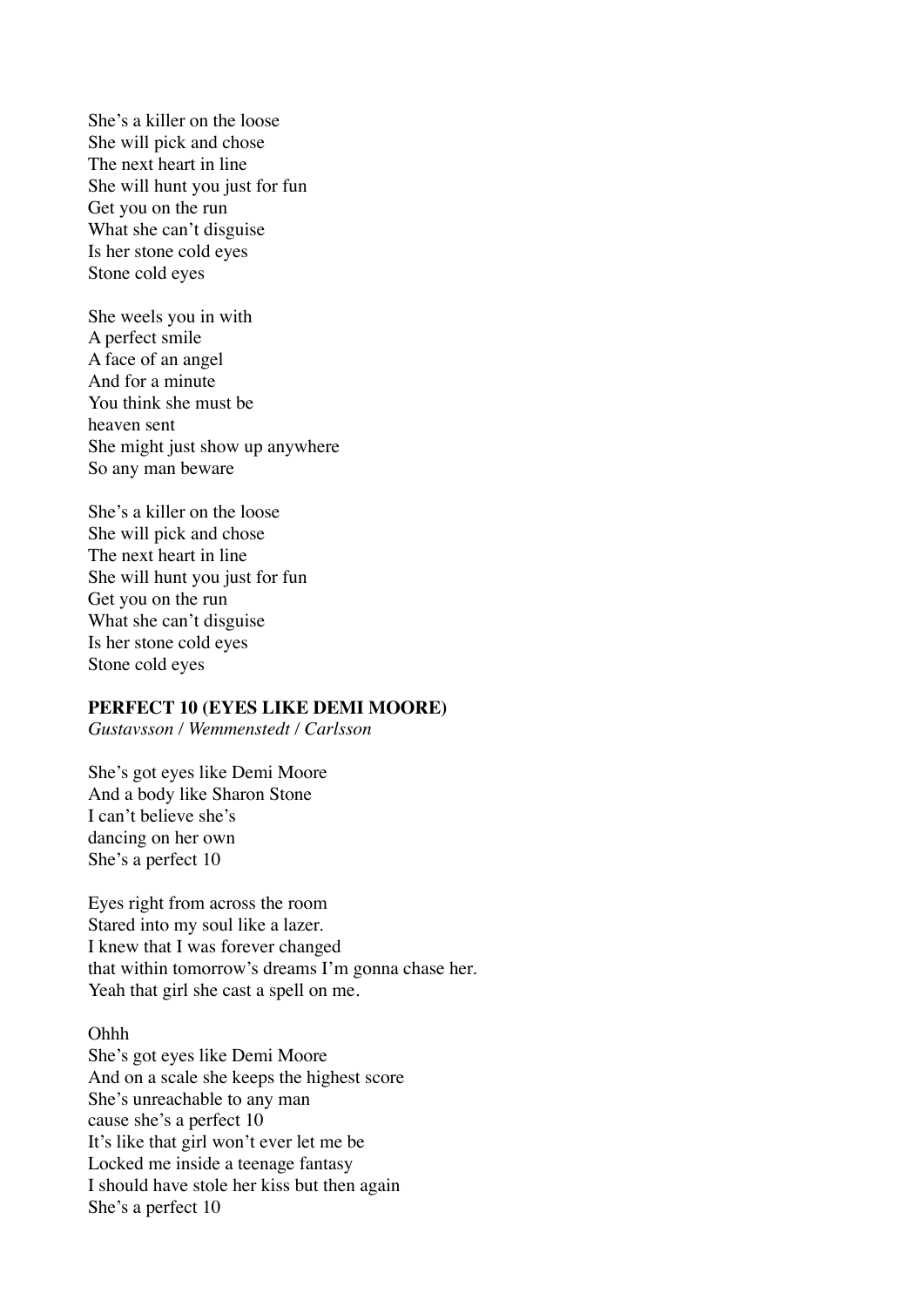The days seem to disappear But memories won't fade cause I still remember The ways I laid sleepless through the nights Through out my younger years I couldn't escape her

### Ohhh

She's got a body like Sharon Stone I can't believe she's dancing on her own Working her body just like way back then she's a perfect 10 Daryl Hannah wouldn't stand a chance Cause next to her she's just a cheap romance I should have stole her kiss but then again She's a perfect 10

#### Ohhh

She's got eyes like Demi Moore And on a scale she keeps the highest score She's unreachable to any man cause she's a perfect 10 Kelly Preston or Meg Ryan I doesn't matter how they're tryin' I love her to the moon and back again Cause she's a perfect 10

# **THESE DAYS**

*Gustavsson / Wemmenstedt / Carlsson*

Old dreams to recycle A bit of nostalgia for my brain I put my faith in a vinyl Whenever the world has gone insane It's not enough to read a music magazine You need a time machine

These Days How can we forgett These days Van Halen on cassette But somehow we knew It wasn't meant to last These days These days Came straight from the heart

Curious bout tomorrow I said that I take on any chance The boy inside has no sorrow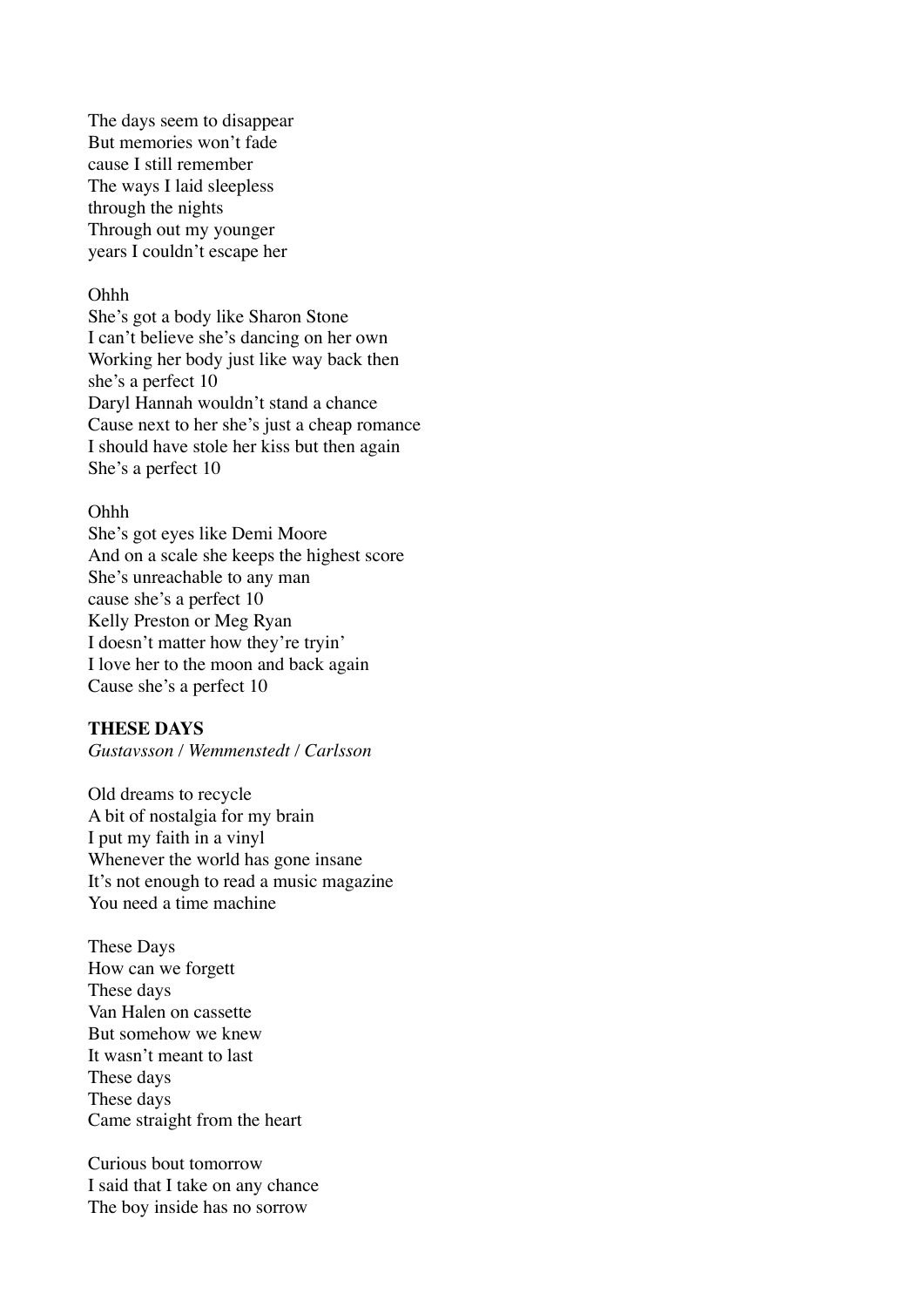But somehow he lost his innocence Cause it doesn't matter how you play that air guitar You won't get nowhere far

These Days How can we forget These days Van Halen on cassette But somehow we knew It wasn't ment to last These days These days Came straight from the heart

These Days How can we forget These days There's nothing I regret But somehow we knew It wasn't ment to last These Days How can we forget These days Van Halen on cassette But somehow we knew It wasn't ment to last These days These days Came straight from the heart

### **TOMORROW feat. Samantha Fox**

*Gustavsson / Wemmenstedt*

Hello stranger I know your name Would you like to play a different game I'll be someone, someone you used to know Let down your guard and let go.

Cause you know I'll stay forever yours I know that we're right at the edge But I'll stay forever yours Whatever may come I won't run Still I know that time won't save us Tomorrow

Twisted sheets the nightmare lingers on Lay down your guns for now I can sing and treat you right In the shadows of candle light

If we can stay forever like this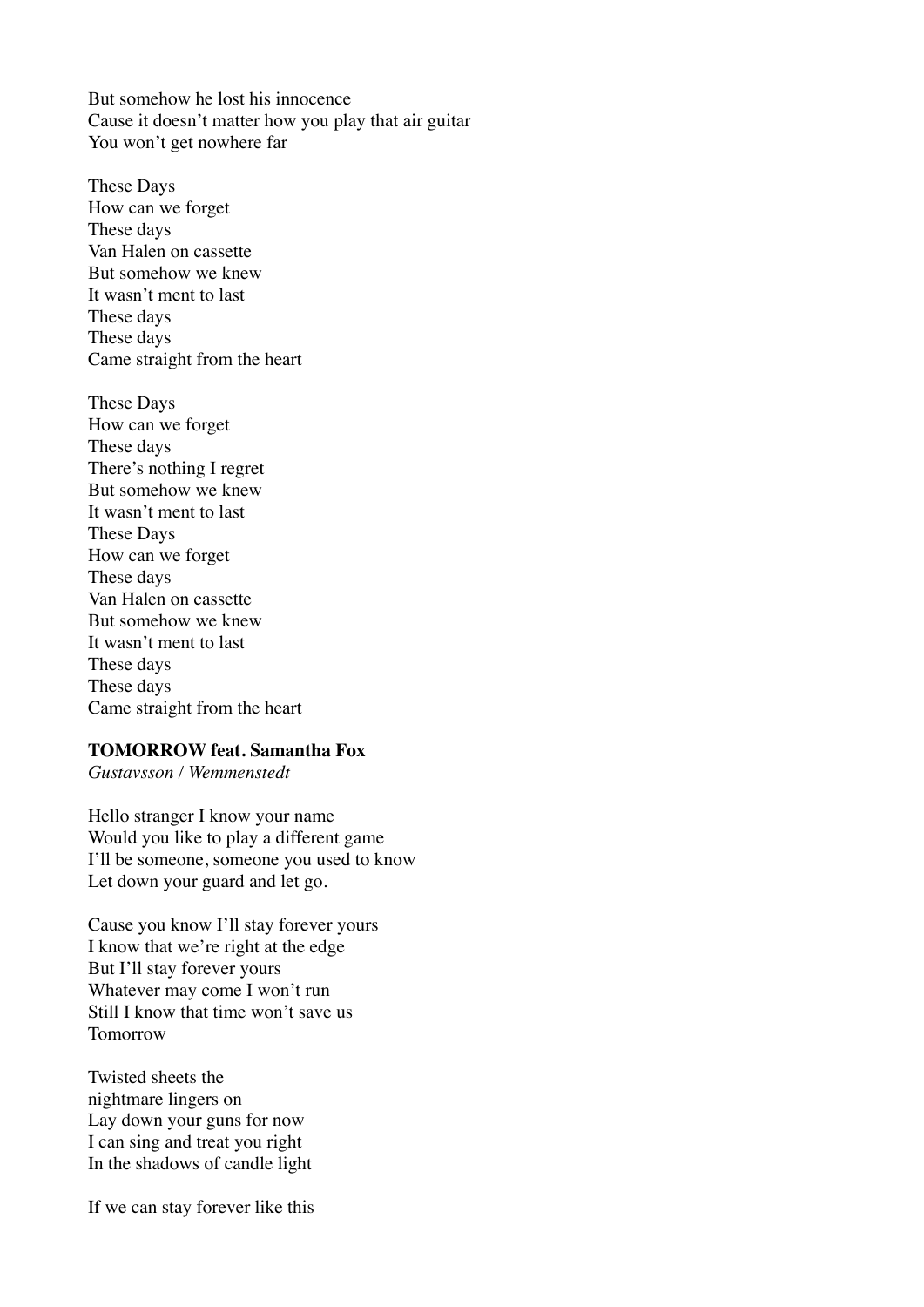And lay all our demons to rest Stay forever like this Just for the night we'll be fine But we both know that time won't save us

All the wounds that we carry is a life on it's own The shattered remains of the love we betray I can tell you I'm sorry, again and again No one can save us the damage is done.

Cause we can't stay forever like this Tell me that we'll find a way I've done everything, I've done everything I can, Baby someday we'll be the ones who got out Still we know that time won't save us Tomorrow

### **WE ARE NOT OK**

*Gustavsson / Wemmenstedt*

When silence is your only friend and your broken heart won't mend It's hard to take when love grows old and the nights and the days turn cold You're hoping for a miracle but the days drift on and on You never know the reason why, just a note saying she is gone Can we reconcile

### Stay

And tell me what you want from me words are not enough Just tell me what you want from me We need pills to make it through the night And lies to get us through the day Baby we are not ok

You see her face she turns away It's the price you got to pay You tell yourself that you'll be strong but in your heart you know you're wrong How many times have I told you that I will try to understand And how many times have I told you, this love is meant to last So give me just one more chance

### Stay

And tell me what you want from me words are not enough Just tell me what you want from me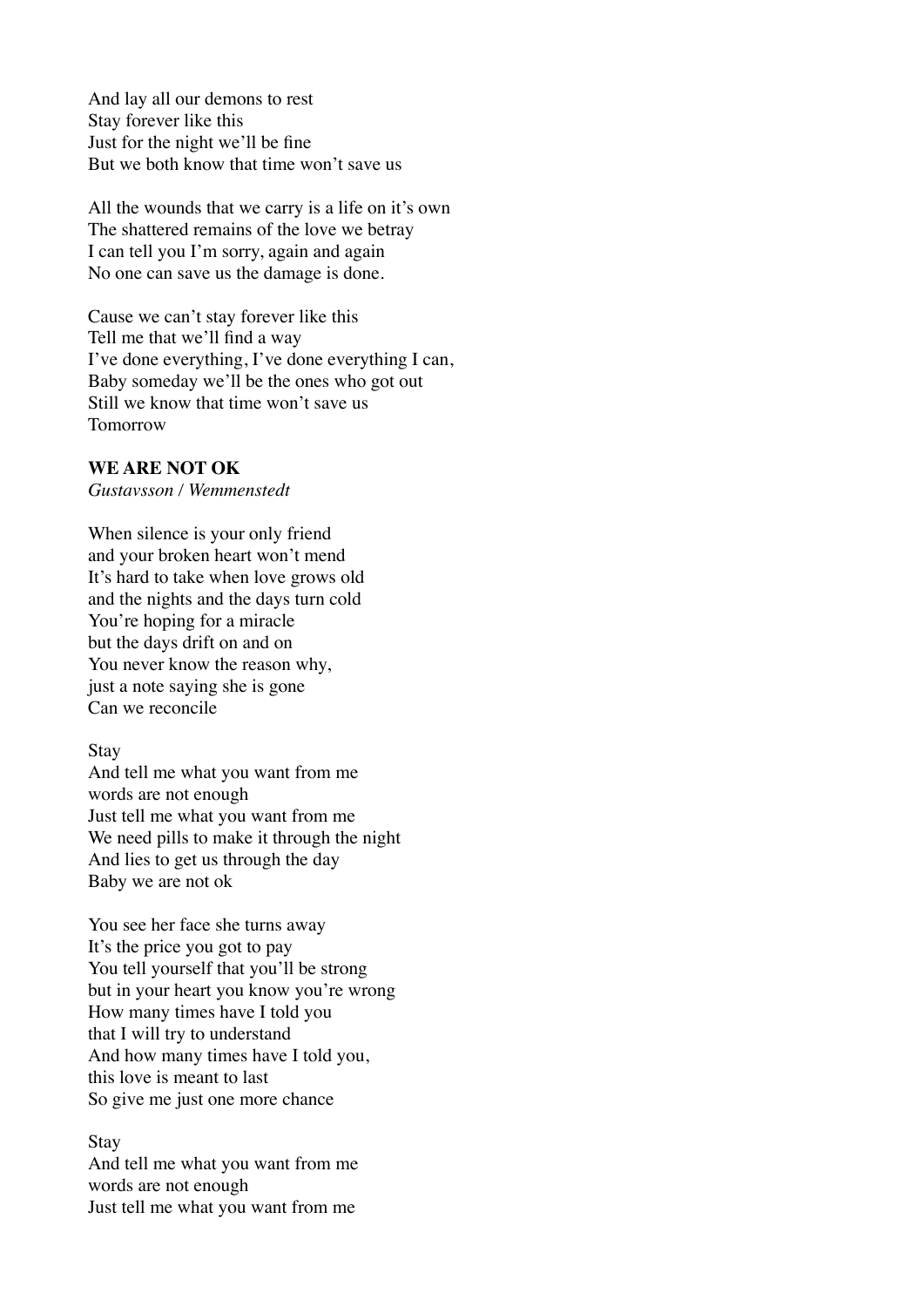We need pills to make it through the night And lies to get us through the day Baby we are not ok

Stay And tell me what you want from me Stay And tell me what you want from me Ohh I need to hear you say we're fine Just tell me what you want from me We need pills to make it through the night And lies to get us through the day Baby we are not ok

## **FIRESIGN**

*Gustavsson / Wemmenstedt*

Nowhere to run You don't know how it feels Nowhere to hide I can't seem to find my way out Tell me I belong to you, tell me that we'll make it through Nothing you can say or do can make me change my mind

Firesign Say that you remember Firesign There's nothing we can do Firesign See the blood red sky The walls are coming down Just tell me what to do Firesign

Under the sun Still I'm out in the cold Light up the sky And leave our demons alone Every time I look at you I see a mess I can't undo All I know is that it cuts me like a knife

Firesign Say that you remember Firesign There's nothing we can do Firesign See the blood red sky The walls are coming down Just tell me what to do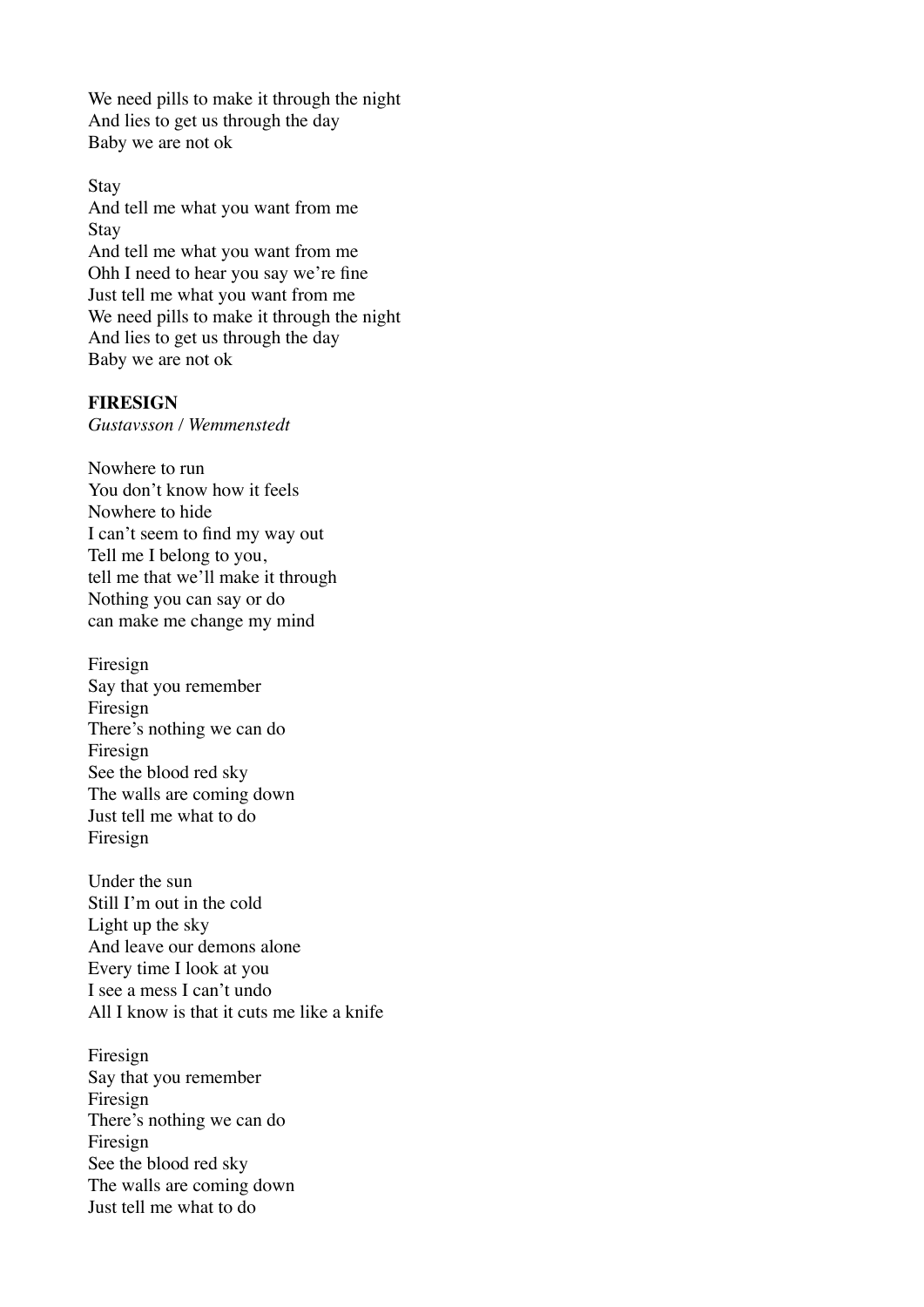# Firesign

When the moon is out of sight and Jupiter with Mars And all the bounds with Scorpio will turn and make us suffer to our hearts A story that is written in the stars

Firesign Say that you remember Firesign There's nothing we can do Firesign See the blood red sky The walls are coming down Just tell me what to do Firesign

## **1989**

*Gustavsson / Wemmenstedt*

I can feel you moving closer, it's the end of July Would you lay your world in my hand I know you know me, we're just kids on the run Close your eyes I'll lead your way, through a minor sky, you and I

And it feels like an illusion 1989 I wish that I could turn back To when I used to call you mine 1989

No child but still young but old enough to know what's right Lost between a movie scene and life What happened to our fire? What happened to those kids we were? I still believe in days to come, under indian sky, you and I

And it feels like an illusion 1989 I wish that I could turn back To when I used to call you mine Cause you will always be a part of me 1989 Tell me how can I get over when I can't get you off my mind I can't get you off my mind 1989